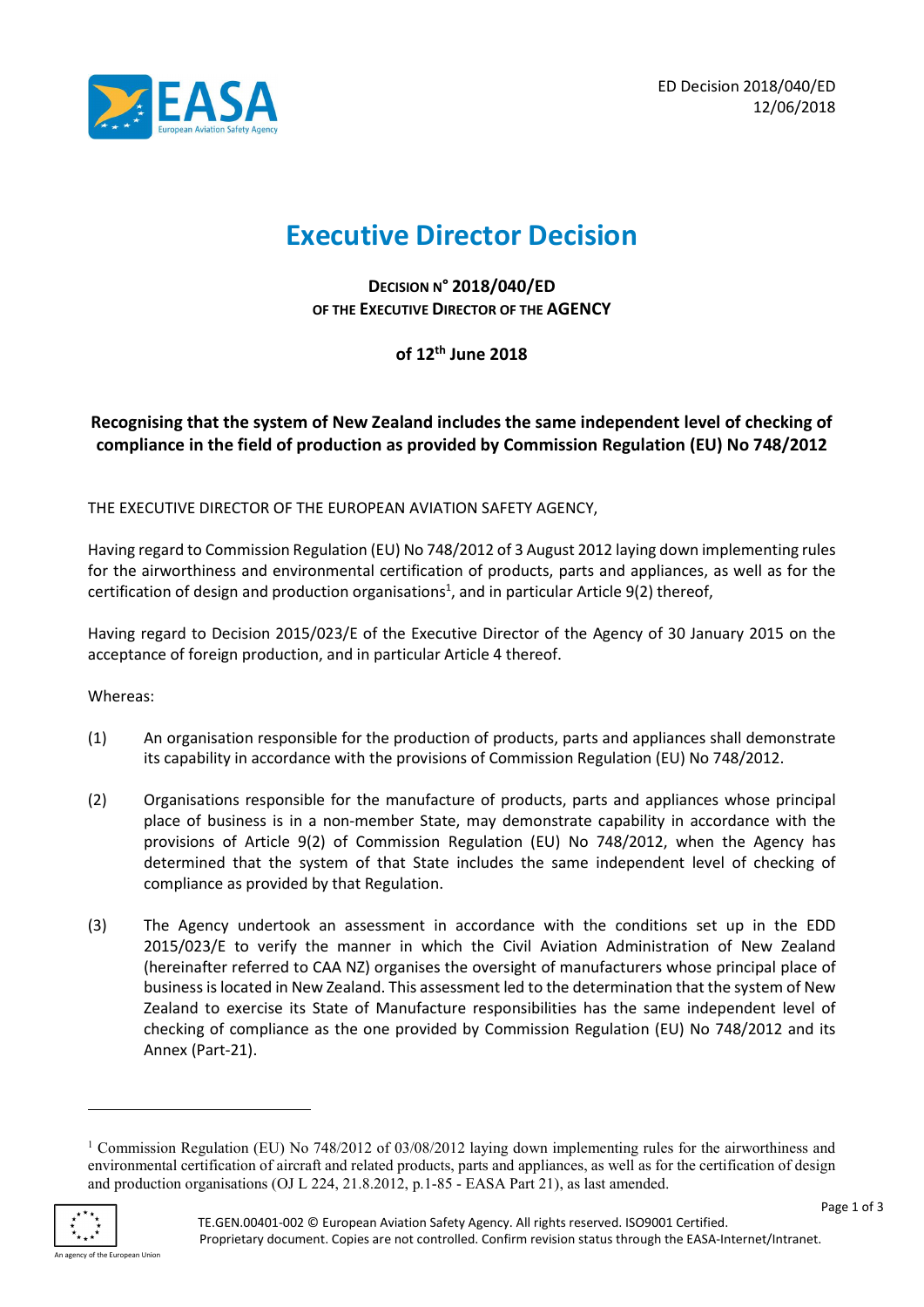

HAS DECIDED AS FOLLOWS:

#### Article 1 Acceptance of products

Pacific Aerospace 750XL (EASA.IM.A.081) and related parts and appliances manufactured by Pacific Aerospace Ltd<sup>2</sup> and Alpha Aviation R2000 Series (EASA.IM.A.086) and related parts and appliances manufactured by Alpha Aviation Manufacturing Ltd<sup>3</sup> can be accepted in the European Union under Article 9(2) of Regulation (EU) No 748/2012.

#### Article 2 CAA NZ release documents

The following release documents issued for the products, parts and appliances identified in Article 1 are deemed acceptable in the European Union's regulatory system:

- (a) An Export Certificate of Airworthiness, CAA Form 2136<sup>4</sup>, issued by CAA NZ;
- (b) An Authorised Release Certificate, CAA Form One, issued by the authorised staff at Pacific Aerospace Ltd and at Alpha Aviation Manufacturing Ltd.

## Article 3 Continued validity

This Decision shall remain valid subject to the continued determination that the system of New Zealand to exercise its State of Manufacture responsibilities has the same independent level of checking of compliance as the one provided by Commission Regulation (EU) No 748/2012 and its Annex (Part-21), following periodical re-assessments by the Agency in accordance with the conditions set up in the EDD 2015/023/E and applicable EASA internal procedures.

## Article 4 Notification and Publication

This Decision shall be notified to CAA NZ, to Pacific Aerospace Ltd and to Alpha Aviation Manufacturing Ltd.

This Decision shall be published in the Official Publication of the Agency.

<sup>2</sup>333 Airport Road, Hamilton Airport, Hamilton 3240, New Zealand (CAA NZ Part 148 approval number AM69602. <sup>3</sup> Steele Road, Airport, RD 2, Hamilton 3282, Hamilton, New Zealand (CAA NZ Part 148 approval number AM75991). <sup>4</sup>The provisions governing CAA Form 2136 and CAA Form One in New Zealand are included in the Certification of Products and Parts – Part 21 and Aircraft Manufacturing Organisations – Certification- Part 148.



-

ncy of the European Union